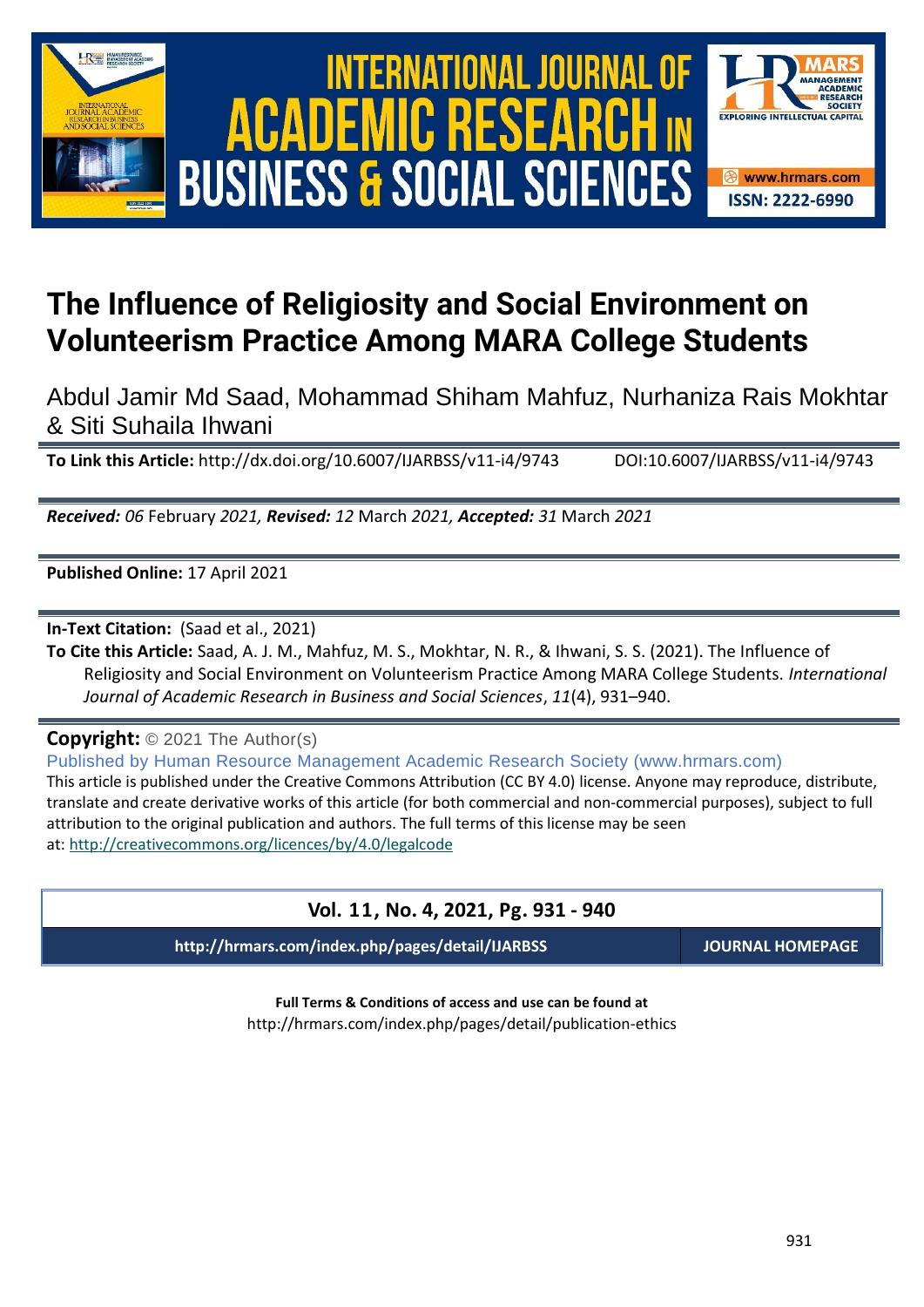

# **The Influence of Religiosity and Social Environment on Volunteerism Practice Among MARA College Students**

# Abdul Jamir Md Saad, Mohammad Shiham Mahfuz, Nurhaniza Rais Mokhtar & Siti Suhaila Ihwani

Academy of Islamic Civilization, Faculty of Social Science and Humanities, Universiti Teknologi Malaysia ( UTM), Malaysia

# **Abstract**

Students are role models that are vital and precious to a country. They are the future leaders that will contribute to the success of their countries. To achieve that goal, students have to be more responsible, attentive and regularly be involved in community activities. Volunteering is also a main trait that is needed and should be integrated into the lives of millennial students that are the apprentices of the country's leaders in the coming age. This group will determine whether a country will be advanced or recede. However, findings from prior researches have shown that the participation of students in volunteering activities have not been up to par, or in other words still moderate. This concept paper discusses the factors that is predicted to influence the participation of students in volunteering activities both at a school and community level. Theories and findings from the past have guided this research paper to suggest that religiosity and social environment are factors that encourage the participation of students in volunteering activities.

**Keywords:** Students, Volunteering, Religiosity, Social Environment, Community Activities

# **Introduction**

The younger generations or the students these days are the main asset in a country's future development. They are the future leaders that will one day be the leader of the country. They must be prepared with knowledge, skills and a good attitudes or manners so that they will able to succeed and make used of their knowledge, masters various of skills and be a good citizen of the country. They have to be taught and led by the parents, teachers and other people so that they will not be influenced with the bad influences that can destroy their future. The development of the young generation is an important investment for the country and civilization. The participation and contribution of the younger generation towards the volunteerism activities is a crucial issue in the development and also a challenge for the wellbeing of individual and a society (Tamam & Hashmi, 2015). The younger generation should get themselves active in all the activities involving the social communities. The participation in volunteerism activities is always a good deed.

The spirit to involve in volunteer activities is one of our country and religion demands in national unity framework to face the obstacles of the era. The spirit in volunteering must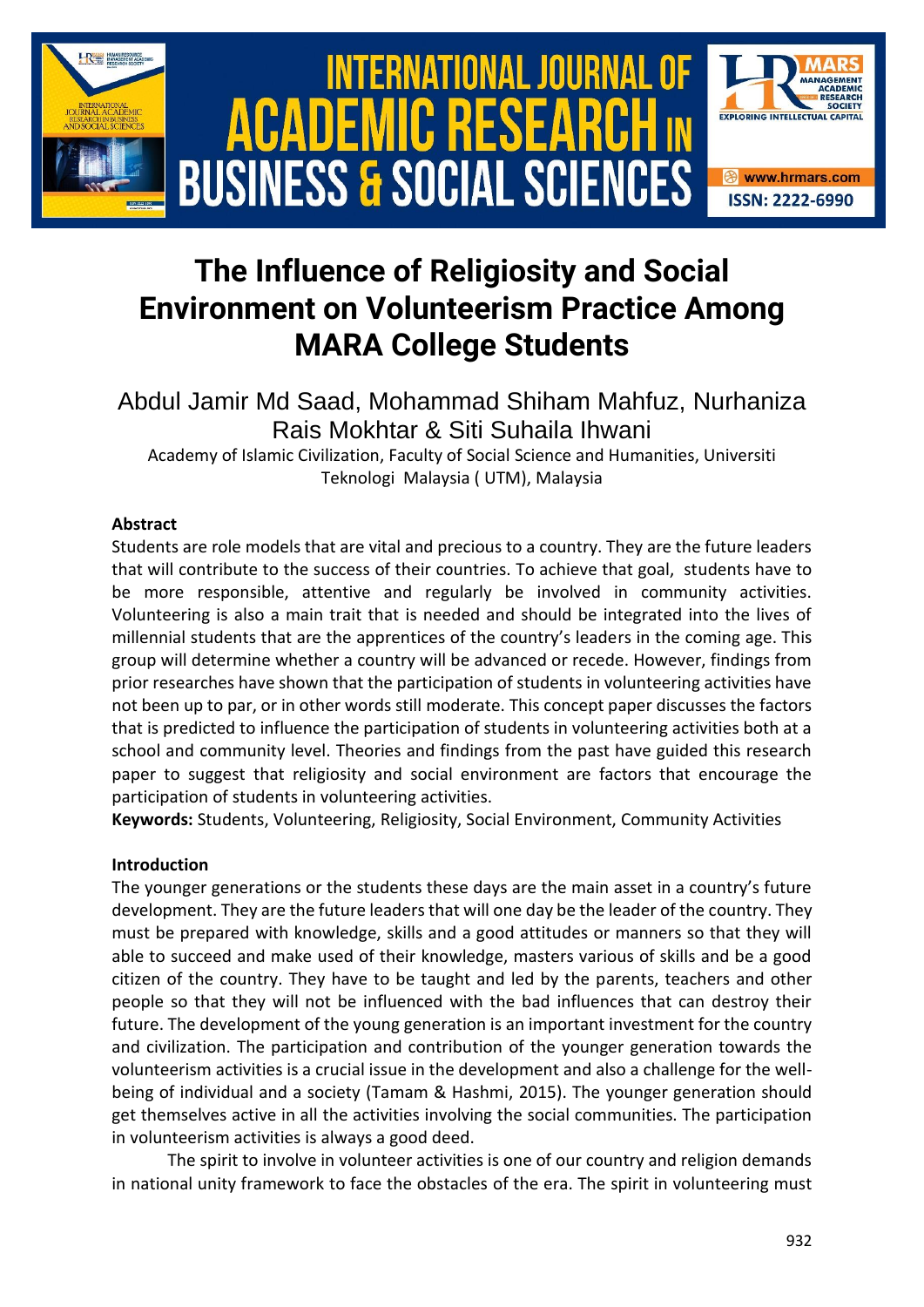**Vol. 1 1 , No. 4, 2021, E-ISSN: 2222-6990 © 2021 HRMARS**

be encourage by culture value, ideology, principle and tradition because it can give a big effect in community and social life (Bahari, 2003). Furthermore, the volunteering activities can also give significant implication in developing a strong country and races. The spirit in volunteering is one of core value that must be have and nurture in our young generation because this generation is the one who will take the responsibility of the advancement and deterioration of the country. Volunteer also helps in building a better community by nurturing a belief among the community by building the value of unity and significant reciprocal for the stability of community (Mihajlovic, 2016). Because of this, the volunteering practice or culture must be nurture and encourage continuously to young generation from the beginning. This spirit must also be nurture by the cooperation of everyone, included the individual, education institution, government, non-government society and also family institution.

Most of the time previous studies show that younger generation involvements in volunteering activities is not only dissatisfying yet it seems to be worsened. This trend is quite worrisome because the aspiration in founding a society that would help each other and also keep the pure traditional values significantly in terms of living in a base of a harmonious community where people would help one another in order to achieve prosperity together. Multiple researchers conducted by Tamam and Hashmi (2015), Warren, Sulaiman and Jaafar (2014) show that younger generation involvements in community services are still not in a satisfactory state (Ibrahim, 2017). The process of fostering the very aspect of volunteering within the students should be taken in a serious manner. This attempt should be developed since their childhood and continued on during their schooling phase up to their University stage. Primary factors that would give a push for them to involve in volunteering activities should be discovered and implemented coherently to increase the number of involvement of youth in volunteering . Henceforth, this discussion would dive further directly within aspects of religious influence and social surroundings towards students' volunteering involvement. These two influences are expected to be major factors of students involvement in volunteering activities and these would also form an interest of volunteering within themselves.

#### **Issues and [Concerns](http://scholar.google.com.my/scholar_url?url=http://www.ics.uci.edu/~corps/phaseii/KensingBlomberg-PDIssuesConcerns-JCSCW.pdf&hl=en&sa=X&scisig=AAGBfm2NMAD3RdzsMR54UgrglIR7OYzifw&nossl=1&oi=scholarr)**

Recently, one of the issues that's always debated is the decrease of the number of volunteers from the younger generation to be involved actively in volunteer activities. The passion of volunteerism, involvement in community activities voluntarily and the practice of helping each other out are crucial in order to build a good identity for the younger generation whom will be the ones that'll lead our nation in the future. Today's generation seems to be reluctant in doing some social voluntaring activities, for example communal work, neighbourhood security controls, disaster reliefs and etc. The issues of the involvement of students or younger generation in volunteering activities had became more transparent as a result from our new lifestyle that's depended a lot and related to technology. Modern technologies affects the youngsters' lifestyle a great deal. According to Zhang and Lallana (2013) those lifestyle had caused a siginificant decrease in the involvement of the younger generation in volunteer activities compared to the older generation which majority of them still preserves the old lifestyle.

A research conducted by Ibrahim, Amin and Sivabalan (2015) found that the involvement of the young generation in volunteerism activities in this country is at a moderate level. However, the research done by Hussain and Yasin, (2016) stated that the involvement and appreciation of the young generation in volunteering programmes has yet to be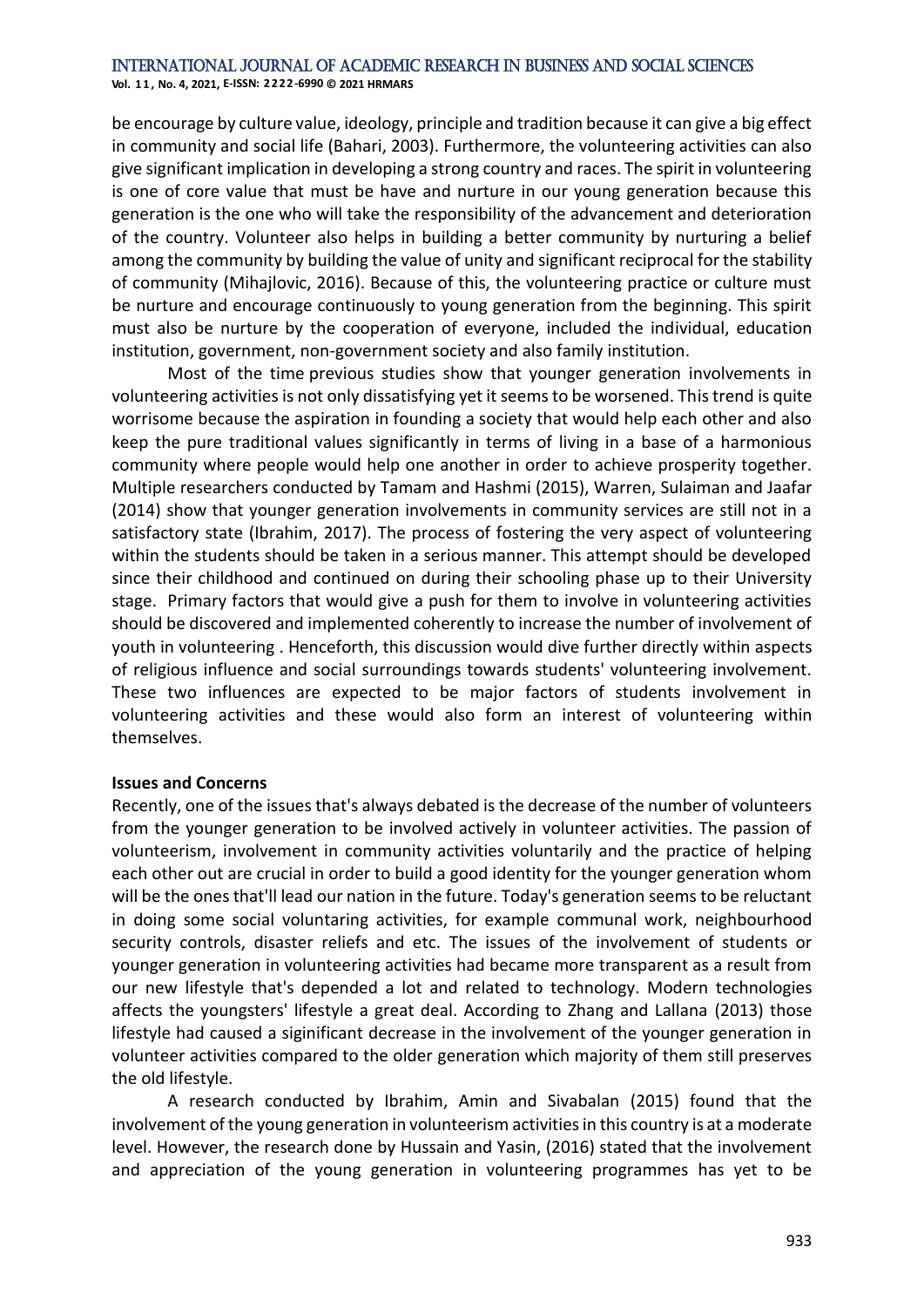**Vol. 1 1 , No. 4, 2021, E-ISSN: 2222-6990 © 2021 HRMARS**

appreciated. Some individuals thought that volunteering programmes are only the responsibility of those who are silently active under youth organisations and it does not involve the commitment of all parties. These volunteerism activities are seen as a foreign activity that are only done by certain groups at certain times. This understanding must be clarified so that the involvement and appreciation towards the spirit of volunteering will also enhance people's spirit of togetherness (Tahar, 2018). Because of that, volunteerism campaigns and modules need to be empowered ad nurtured, especially among the younger generation especially students. This statement is supported by Musick and Wilson (2014). Their opinion was that all parties must help and work together to expose and encourage the young generation in these volunteering activities. The exposure and encouragement from the community such as family, friends, school, government and Non-profit Organisations (NGO) are really important in opening the minds and enhancing the passion and skills of individuals to expose themselves and cooperate in volunteerism activities.

However, it is undeniable that they're still youth who are willing to participate themselves in activities involving community and volunteering activity. On the other hand, many of them still choose to waste their time by hanging out at the beach, attending a concert , partying , motor racing and involve themselves in crimes. The youth nowadays has been criticised for their less social participation (Warren et al.,2014) Worst situation , when these critics given to made them realise but to make these youth angrier. The latest development shown that these youth tend to show less responsibility in order to help people (Ismail Parnabas, Abdullah & Hamid, 2014 ), did not participate in social activities plus they tend to stick in their age group.

#### **Participate with Volunteer Activities**

Based on a research conducted to 5223 youth respondents, 27.1 percent of them are interested to participate with volunteer activity and 6.1 percent of them inferred that social activity can cultivate sense of responsibility in an individual. Other than that, to the tune of 22.6 percent of the youth agreed to spend their time and money for volunteering purposes willingly. Results of the study shows as much as 18.2 percent of the youth use their free time for volunteer activity. However, 81.8 percent use their free time for other activities (Institut Penyelidikan Pembangunan Belia Malaysia, 2011). While a research conducted in 2012 concluded 4, 117 of 21, 665 of youth in Malaysia engage in volunteer activity during leisure compared to others who spend it to watch VCD or DVD, take their time to use social web, also having picnic and taking tour. This shows that youth involvement in volunteer activity is still low (Khir, 2016). As a result, the government has launches varieties of volunteer programs to increase youth engagement such as iM4U (Khir, et. al. 2016).

Muhamad and Alauddin, (2013), Awang and Mustafa (2013) believe that the Malaysia's volunteering sector is able to contribute to the country's growth. However, Malaysia is still far behind in many aspects in comparison with other successful countries. Jumat et al (2004) states that it is unfortunate that many students are influenced into thinking that social activities have no benefit whatsoever and only wastes time and money. Thus, few students are active in social activities in the community compared to the actual amount of students in a university. Sahri et. al. (2013) also states the statistic of Public Institution of Higher Education shows that 1.2 million students need to play their role for our nation's growth. One of it is by having volunteering skills and leadership qualities to be useful. This is not merely achieved by attending lectures,but they must be active in social activities to be able to lead by example for the betterment of their country. If we take a glimpse at China, the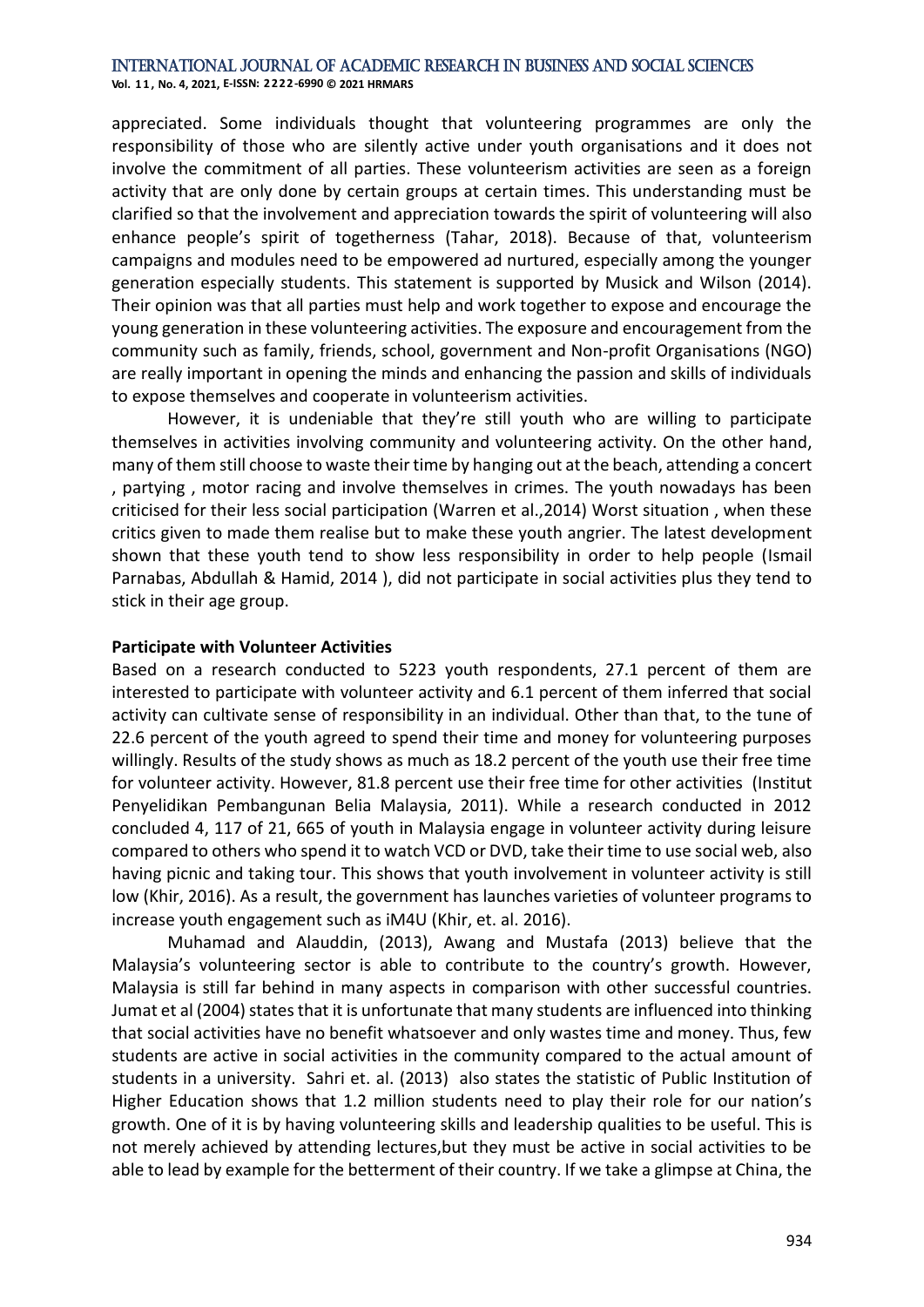**Vol. 1 1 , No. 4, 2021, E-ISSN: 2222-6990 © 2021 HRMARS**

most crucial factor for the younger generation to join volunteering activities is the motivation to attend it (Liao, Chang & Tsai, 2016). The findings of this study agrees with United Nations (2016) that states that volunteering is to do something without expecting anything in return.

The research carried out by Suanda et. Al., (2016) among Malaysian Institute of Higher Learning (IPTA) students to see how far the spirit of volunteerism Malaysia is as one way to develop volunteerism in education. A total of 3,816 people participated in this study and the findings of the analysis showed that the spirit of volunteerism among Malay students is at the medium level. On the other side, the students have become the focus for volunteering, sports and group events. In order to promote a culture of cooperation and mutual support within the society, the younger generation should be introduced to active involvement in these events while creating a sense of patriotism within them. Furthermore, the disclosure of volunteer engagement for the younger generation is not just about promoting good values but also about creating a quality heir to the country.

According to the study made by Zain et. al. (2014), its stated that voluntary work gives a lot of benefits especially in making change to the welfare and environment of the society. Other than that, volunteering is and activity that does not require any form of payment to the volunteers but they are free to help and spend their time in helping individuals or a community that needs help (*Tahar*, 2018). Therefore, volunteers are seen as generous, openminded individuals and have a strong sense of identity. According to Zain, Junaidi and Basri (2015), volunteering activities can be developed through environmental education and students are seen to be difficult when forced to do this activity. Therefore, environmental education can help to improve the understanding of students on this activity. Based of Bahari (2016), he stated that if a person is involved in volunteering activities, they are seen as those who are loving towards the environment, highly concerned, as well as having a strong fighting spirit and willingness to sacrifice.

## **Theoretical Approaches**

This study combines six theory, which are the Planned Behaviour Theory proposed by Aizen (1991) and the Reasoned Action Theory according to Aizen and Fishbein (1980) that becomes the basic principle in this study, followed by supporting theories and models which covers Al-Ghazali's Value Theory and Character Theory (1058 - 1111/H) to elaborate religiousity construct and its influence towards volunteerism in Islam. Meanwhile Human Evolution Ecology Theory by Urie Bronfenbrenner (1986) and Student Aspiration Theory by Hossler and Gallagher (1987) are used to elaborate influence of social environment towards volunteerism. Social influence (socio environment) that is based on Bronfrenbrenner's theory states that social environment exerts a big influence towards an individual's behaviour directly or indirectly. In this study, social influence focuses on the four main aspects, family's influence (parents), peers' influence, the school community's influence and globalization and mass media influence.

According to the Planned Behaviour Theory (1991), accepted behaviour control is the degree of individual control towards a behaviour or action that is going to be done. It is a theoretical model that is often associated with social psychology branch that explains the situation where an individual does not have complete control towards a certain behaviour. This theory also explains the intention to execute a certain behaviour is influenced by attitude towards behaviour, subjective norms and accepted behaviour control. In volunterring activity, the intention factor is the variable of the accepted behaviour control that reflects an individual's perception. As an example, a lot of external sources that influences the intention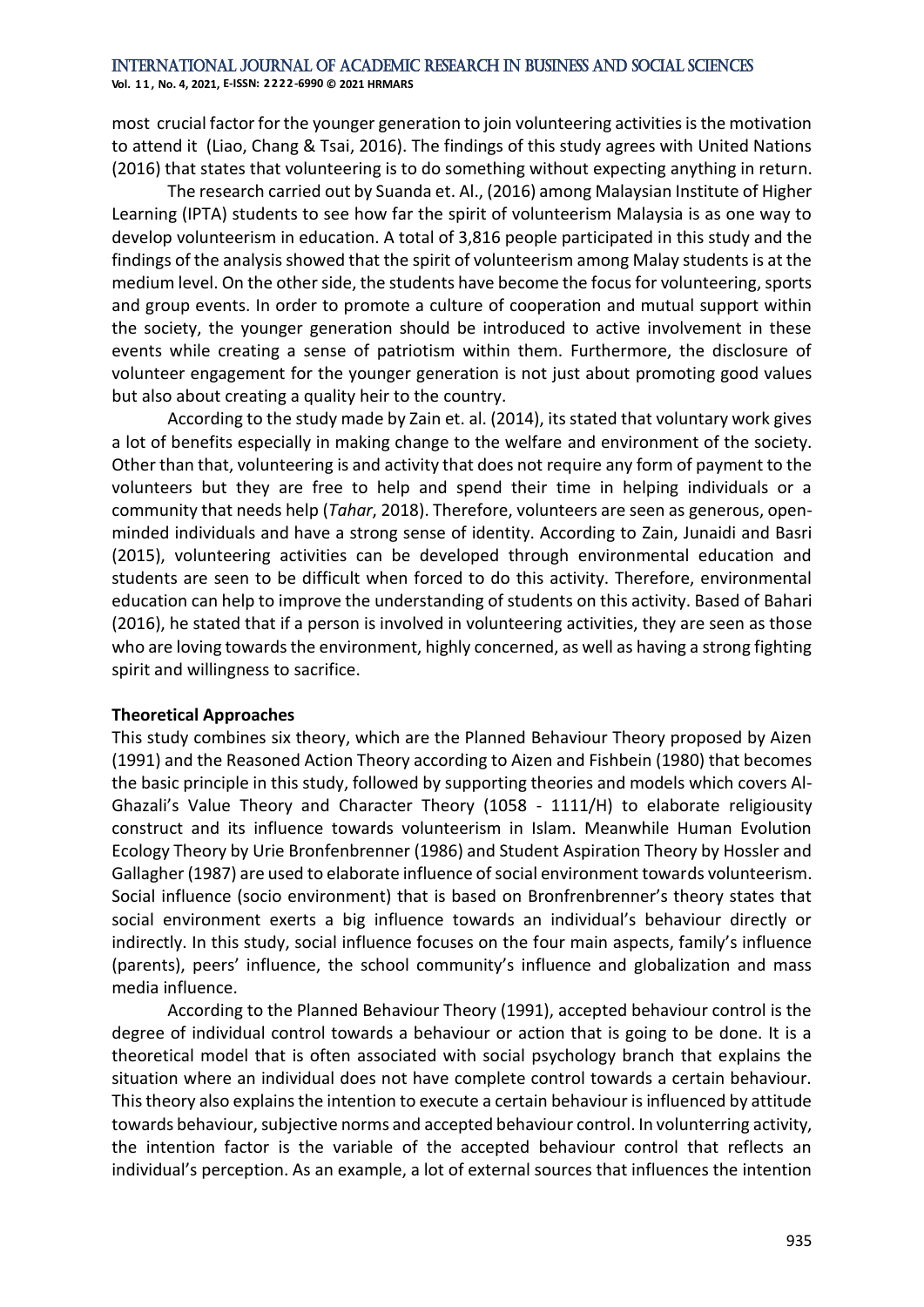**Vol. 1 1 , No. 4, 2021, E-ISSN: 2222-6990 © 2021 HRMARS**

to be involved in volunteering activities like ready to contribute time and riches, share ideas, interested towards activity executed and so on. Meanwhile, internal sources include skills, ability, information, human resource owned, emotion, personality and et cetera. Collision between both, which are the external and internal sources will determine the accepted behaviour control can be continued until it drives a behaviour to be involved in volunteering activities. However, according to this theory even though a volunteer has a strong intention to execute volunteerism program and activity, scarcity of internal and external sources will cause this effort to cease.

Hyde and Knowles (2013) and Penner (2004) reported that volunteerism is a concept that have relation with the theory of planned behaviour of Ajzen. A person will make a judgement within her/his self based on benefits and factors which will motivate and encourage to be involve in charity work. Research about the main intention of a person to be involve in charity work within the youth in Malaysia is still lack, however there is a research (Chacon, Vecina, & Davila, 2007) prove that intention of a person is the main factor that have strong relation with charity work. In addition, there are three research carried out in Australia prove the theory of planned behaviour of Ajzen can be used to explain the factor of intention of volunteerism; Greenslade and White (2005) explain 75% variance; Warburton and Terry (2000) 55% variance and Okun & Sloane (2002) found 66% variance involve in charity work. Based on the Theory of Action Reasoning Ajzen and Fishbein (1980), it explains that attitude affect our behaviour in making thorough and grounded decision. This theory includes 2 aspects which are (1) human behaviour is not determined by a general attitude but based on a specific attitude toward something. (2) Human behaviour is influenced not only by attitude, but also by subjective norms. Ajzen and Fishbein (1980) try to seeks a development on understanding attitudes and their relation to human behaviour. They come up with another important theory which is the theory of Reason Action. Kim and Lee (2014) explain that individual behaviour is influenced by the intention to do something based on the influence of attitude toward subjective norms on how to act. This theory further suggests that subjective norms depend on beliefs about one's reach based on one's motivation. According to Ajzen and Fishbein (1980), intention is also an individual's reach of one's behaviour. These two theories serve as the main determinants of student engagement in volunteer practice.

Theory of personal values of Al-Ghazali (1058-1111/H) is related to emotion, motivation, habluminallah and habluminannas as inner elements that are able to influence human's behavior. Ghazali (2007) gave a picture that Imam Al-Ghazali had emphasized on soul training concept (*riyadah al-nafs*) and cleaning/purification of soul (*tazkiyyah al-nafs*) so that it can be applied to humans to shape their attitude and good morals. This assumption theory has been supported by Ibn Miskawaih that individuals should always value true knowledge to improve their behavior and personal values (Al-Ghazali, 2006). According to Al-Ghazali (1058-1111/H) human's behavior are not only kind or evil, good or bad but it also includes religious morals and Akallah that is able to judge between good and bad. The first assumption on this theory is human's behavior is an inner dynamic drawing and is true to nature in the human's soul that are able to shape their behavior that will lead to goodness. This research also uses personal theory Imam Al-Ghazali. He sees behavior as something that leads to religious aims and humanity. Behavior is closely related between human and their creator, among the humans themselves and between the humans and the creatures around them which is their natural surroundings. In short, Imam Al-Ghazali opinions about behavior is as follows Hussain (2010) and Langgulung, (1999) : i) Behavior has movers (motivation), booster, aim and objective : ii) Motivation is impersonal that comes from human's inner self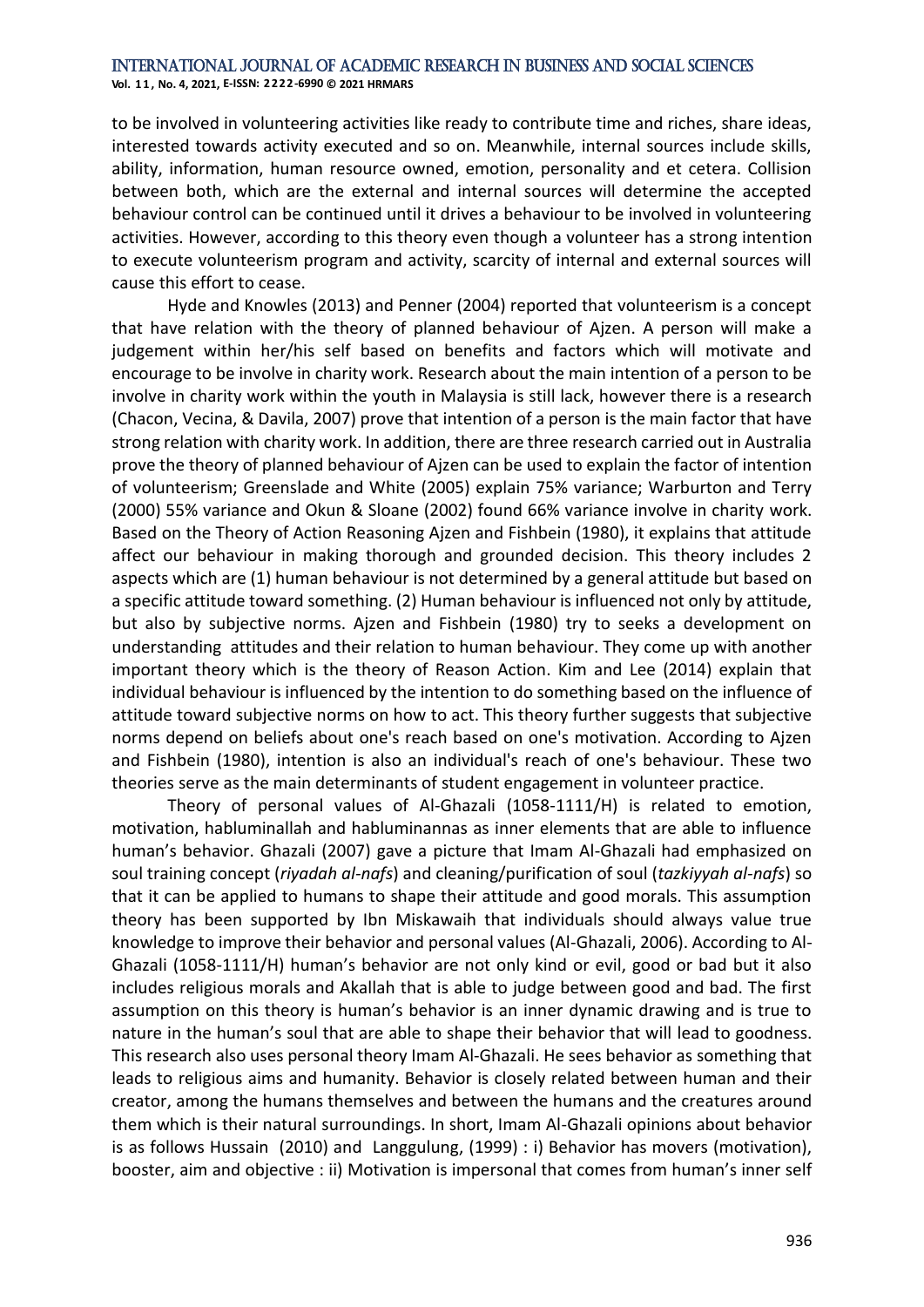**Vol. 1 1 , No. 4, 2021, E-ISSN: 2222-6990 © 2021 HRMARS**

but is stimulated with external and internal stimulations that is related to physical needs and natural tendency like hunger and fear towards Allah: iii) This behavior contains needs and certain feelings and common sense towards that situation: iv) Psychological life is a dynamic behavior which is a continuous interaction between aim or motivation and behavior: v) Behavior is based on different individuals which is affected by descent factor and acquisition or learning process: vi) Behavior has two stages. The first stage is humans are near to all living creatures. The second stage is reaching their ideal dreams and close themselves with deity meaning and angel's behavior. The first level is overpowered by motivation and hurriedness factor, whereas the second level is overpowered by will and mind. This second theory is used for explaining religiosity factor in students' self and the influence towards volunteerism.

Students' social environment factor is also one of the factors that contribute to students' participation in volunteerism. Ecological-evolutionary theory that has been developed by Urie Bronfenbrenner (1986) was based on social environment contract in this research. Based on this theory's concept, a teenager is an individual within a micro (centered) context can be influenced by environmental factor. Teenagers will interact with their environment during their development of self-concept. According to Bronfenbrenner (1986), there are 5 teenagers' environment system which are microsystem, mesosystem, ecosystem, macrosystem and chronosystem. Justification of choosing microsystem and chronosystem in this theory is the researchers want to look at the factor that close to millennial teenagers' personality which is microsystem (family, school and peers) and factor that is believed closely related to nowadays millennial teenager which is chronosystem (media and technology). This is based on considerations from the past research such as Wan et al. (2010), Yahaya, Yahaya and Idris (2012) and Woolfolk (2012).

## **Conceptual Model**

The conceptual model gives an illustration of the relationship between the several variables used in this study. The conceptual model of this study is based on a combination and gives an adaptation of a number of theories and models to carry out a study regarding the influence of religiosity and social surroundings on the volunteerism of MARA College students. The conceptual framework of this study is based on the Theory of Planned Behaviour by Ajzen (1991) and the Theory of Reasoned Action according to Ajzen and Fishbein (1980) which will be used as the basis of this study. This study will explain further about factors of attitude and the subjective norm factor in the theory related to a more specific dimension which is regarding the religiosity factors and social surroundings in explaining their influence on students' involvement for volunteering activities. Henceforth, this study aims to identify the influence or the religiosity contributions and the social environment regarding the involvement of volunteerism among MARA College students. From an overall view, the conceptual framework of this study can be seen from Figure 1.2 which gives an overview regarding the variables involved in this study.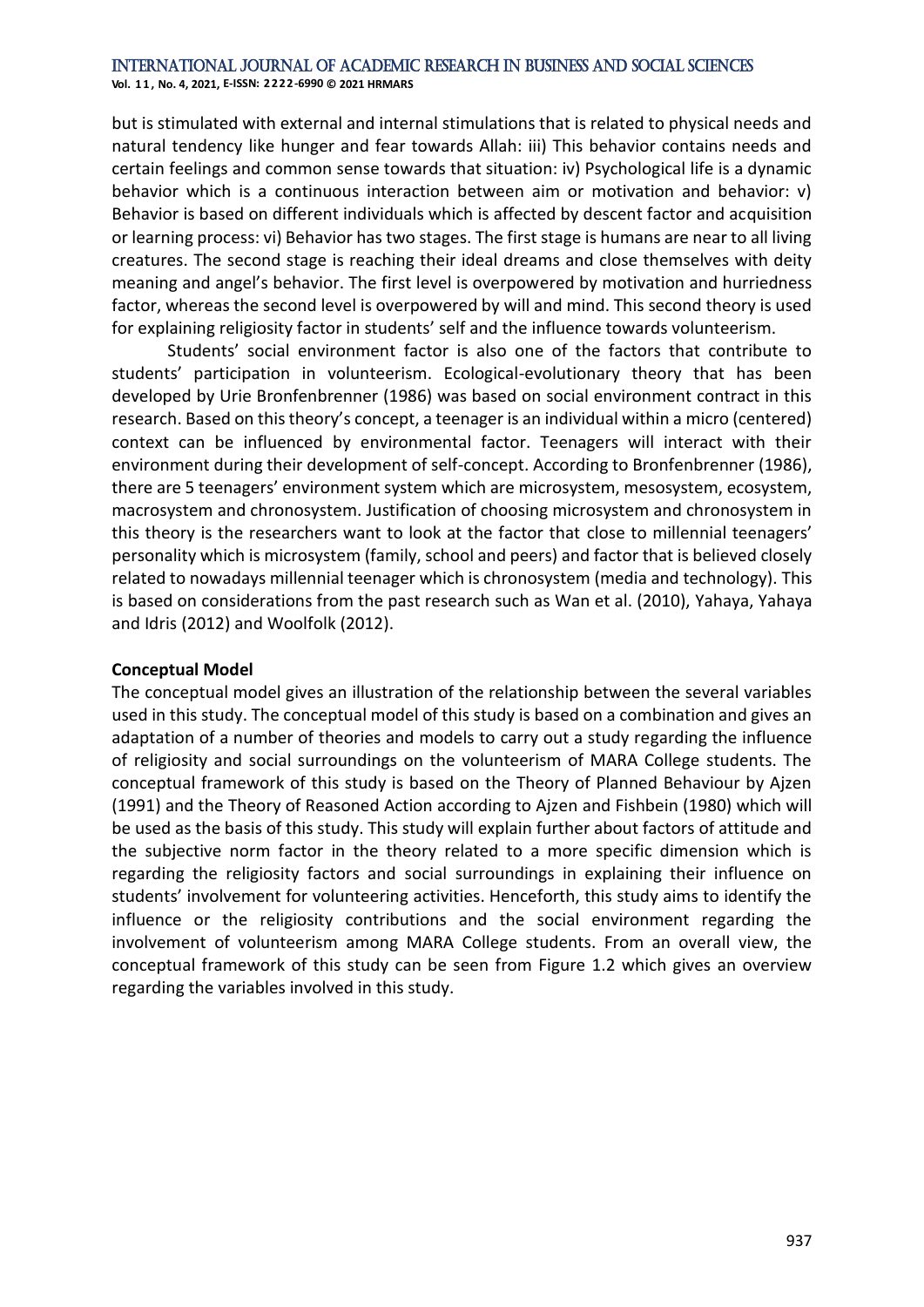**Vol. 1 1 , No. 4, 2021, E-ISSN: 2222-6990 © 2021 HRMARS**



Figure 1. Conceptual framework Adapted and modified from Al-Ghazali's Value Theory and Character Theory (1058 - 1111/H) : Urie Bronfenbrenner's Theory of Human Development (1986) & Aspirations Theory ( Hossler & Gallagher, 1987) : Theory of Planned Behavior Aizen (1991) & Theory of Reasoned Action Action ( Ajzen & Fishbein, 1980)

## **Conclusion**

Through this, it can be concluded that the behaviour of youths can be predicted via interpersonal communication, virtual communication through media and community-based communication whether that be through the form of neighbourly interactions, welfare clubs, etc. The youth must be guided and given motivation to incorporate effective interpersonal communication with their family, peers, neighbours, and other community members of different ethnicities. Parents and adults in the community must make sure that this is a skill that is possessed by the young generation and is put to practical use in their local communities. In a theoretical context, this skill succeeds in forming a model hypothesis for influencing and creating a social environment for student-volunteering. However, further research must be done to closely observe the correlations of the theoretical model in real practice. Field work such as this will improve the theoretical model and will provide insight into scholarly theories in volunteering-related studies.

## **References**

Al Ghazali, A. H. (1991). *Ayyuhal Walad*. Khazanah Al Bayyinah. Versi terjemahan.

- Al-Ghazali, A. H. (1994). *Ihya' `Ulumu alDin*, Damsyik: Dar al-Khayr.
- Al Ghazali, A. H. (1998). *Nizam Al-Islam Fil Al-Aqidah Wa Al-Akhlak Wa Al-Tasri'*. Damsyik: Dar Al Fikr.
- Al-Ghazali, A. H. (1988). *Raudah al-Talibin wa' Umdah al-Salikin*. Beirut: Dar al-Nahdah al-Hadithah.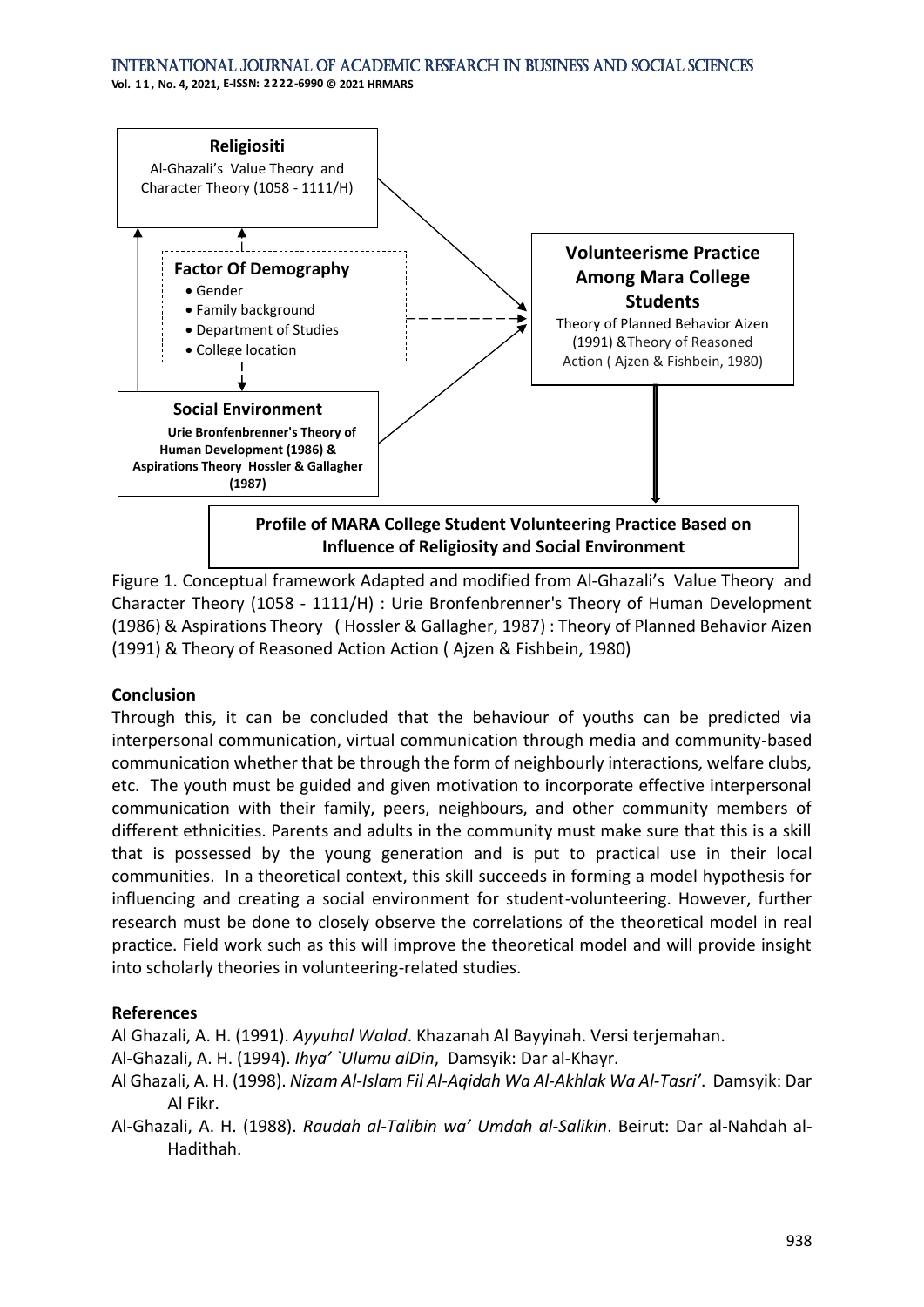**Vol. 1 1 , No. 4, 2021, E-ISSN: 2222-6990 © 2021 HRMARS**

- Ajzen, I. (1991). Theory of Planned behaviour. Organizational Behaviour and Human decision Process, 50, 179-211.
- Ajzen, I., & Fishbein, M. (1980). *Understanding attitudes and predicting social behavior*. Englewood-Cliffs, NJ: Prentice-Hall
- Ali, S. N. (2010). *Imam al-Ghazali: Moral and Religious Teachings*. Kuala Lumpur: A.S Nordeen.
- Ariffin, N. *(2017). Dorongan Persekitaran Sosial, Kecenderungan Dan Motif Penglibatan Belia* Dalam Aktiviti Sukarelawan Berstruktur Serta Sumbangannya Kepada Amalan Nilai Patriotisme. *Tesis Dr. Falsafah*. Bangi: Universiti Kebangsaan Malaysia.
- Bahari, A. (2002) *Menghayati kerja sukarela*. Qarya Sdn Bhd., Petaling Jaya.
- Bahari, A. (2016). *Kesukarelawanan.* Kangar. Pustaka Qarya
- Bronfenbrenner, U. (1986). Recent advances in research on the ecology of human development. In R. K. Silbereisen, K. Eyferth, & G. Rudinger (Eds.), Development as action in context: Problem behavior and normal youth development .Heidelberg and New York: Springer-Verlag.
- Chacon, F., Vecina, M. L., & Davila, M. C. (2007). The three-stage model of volunteers' duration of service*. Social Behavior and Personality: An international Journal*, 35 (5), 627-642.
- Chong, S. T., (2011). Enhancing youth civic engagement and generalized trust through bonding social capital among friends. *Pertanika Journal of Social Sicence & Humanity*  19, 57-64.
- Hamzah, S. R. A., Suandi, T., Krauss, S. E., Hamzah, A., & Tamam, E. (2012). The influences of sociological factors towards hedonistic behavior among Malaysian youth. *The Graduate Research in Education Seminar GREduc*. Faculty of Educational Studies, Universiti Putra Malaysia. 18 November.
- Hussain, T. P. R. S., & Yasin, L. (2016). Belia dan program kesukarelawan di Malaysia: Satu kajian empirikal. *Malaysian Journal of Society and Space* (10), 183 – 194.
- Hussain, T. P. R. S., & Yasin, L. (2017). Belia dan program kesukarelawan di Malaysia: Satu kajian empirikal. *Geografia-Malaysian Journal of Society and Space, 12*(10).
- Hussain, T. P. R. S., Nasarah, S. A., & Othman, Z. (2017). Pembinaan bangsa Malaysia (1): Kajian empirikal tahap patriotisme belia. *Geografia-Malaysian Journal of Society and Space*, 12(10),
- Hyde, M. K., & Knowles, S. R. (2013). What predicts Australian university students' intentions to volunteer their time for community service? *Australian Journal of Psychology,*  65(3), 135–145. Doi: 10.1111/ajpy.12014.
- Ibrahim, F., Amin, A., & Sivabalan, T. (2015). Penglibatan dan Motivaasi Kesukarelawanan: Ke Arah Memupuk Semangat Kesukarelawanan Dalam Kalangan Mahasiswa. *Journal of Social Sciences and Humanities*, *10*(1), 84-96.
- *Institusi Penyelidikan Pembangunan Belia Malaysia*. (2017). Accessed from http://www.iyres.gov.my/index.php/ms/
- IPPBM. (2011). Indeks Belia Malaysia 2011. *Kementerian Belia dan Sukan Malaysia*, Putrajaya
- Ismail, S., Samat, N. A., Parnabas, V., Abdullah, N. M., & Hamid, N. A. (2014). Youth Volunteerism in Chow kit, Malaysia: Factors of Involvement. In *International Conference on Global Trends in Academic Research.* Kuala Lumpur (pp. 2-3).
- Jumat, S., Maddukelleng, A., Yusuf, A. M., and Omar, M. R., Awang, M. M., and Ahmad, A. (2014). Penglibatan pelajar universiti terhadap aktiviti sosial dalam komuniti pada waktu senggang: Kajian perbandingan di Malaysia dan China. In *International Social*